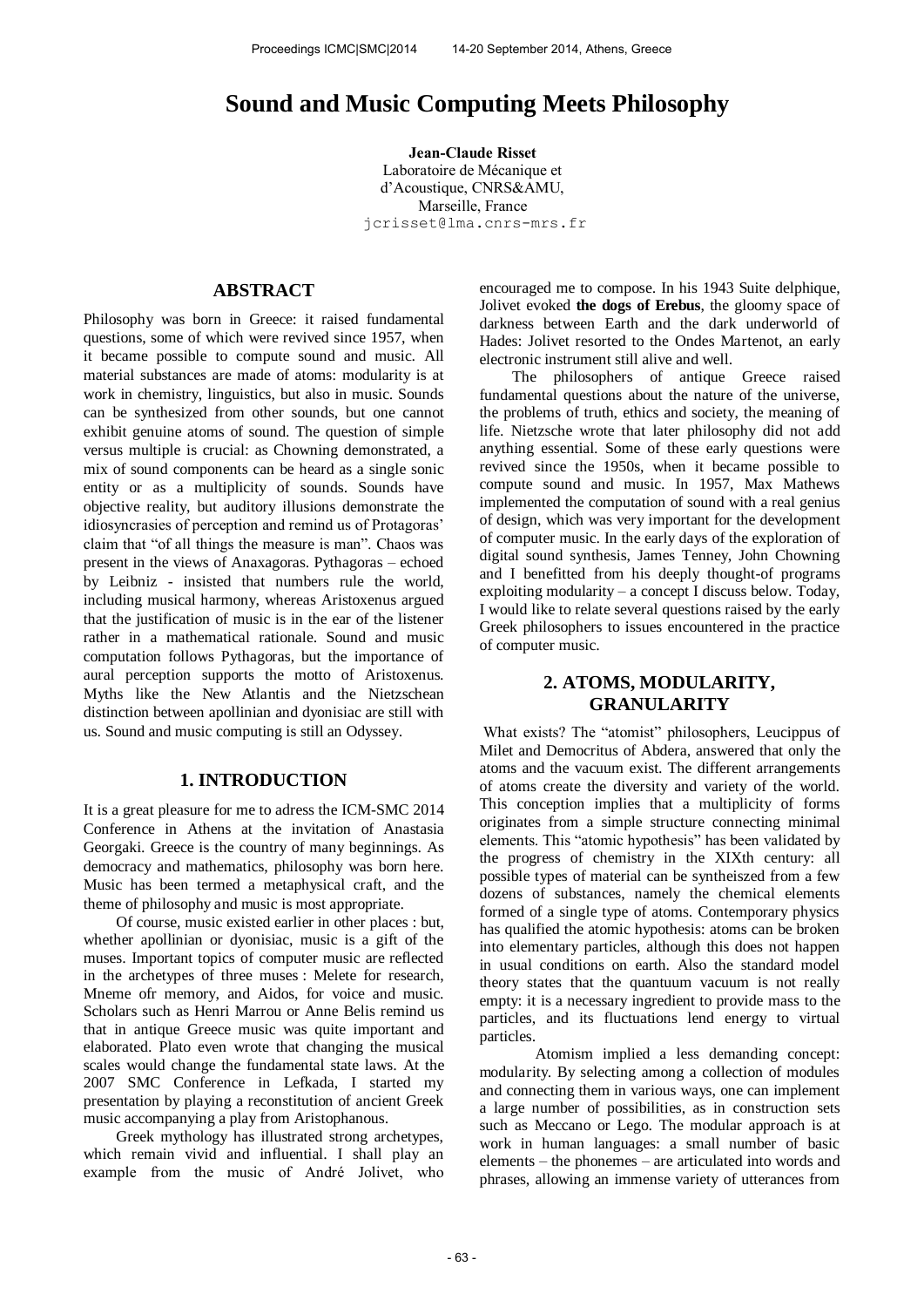a limited elementary repertoire. In fact, the idea of a system articulated from a small number of distinct, discontinuous elements – "discrete" in the mathematical sense – had been clearly expressed in the early XIXth century by the linguist Wilhelm von Humbolt. Biology also gives rise to an incredible diversity of animals and plants: common living "bricks" of life have only been indentified some fifty years ago.

. Thanks to programming, one can synthesize sounds in many different ways. But when Max Mathews began to write programs for sound synthesis, he soon realized that he would have to spend his life writing different programs to implement different musical ideas. So he undertook to write a really flexible program, as universal as possible. The main key to flexibility was the modular approach. Starting with Music3 (1959), the Musicn programs – written by Max and by others - would be compilers, that is, programs that could generate a multiplicity of different programs. The user has to decide about the kind of sound synthesis he or she wants to implement: he must then make the appropriate choice among a repertoire of available modules, each of which corresponds to an elementary function of sound production or transformation (oscillator, adder, multiplier, random number generator, filter...). The user must then assemble the chosen modules at will, as if he or she were patching a modular synthesizer. Any connection of modules corresponds to a particular synthesis model: it is called instrument by analogy. An instrument can play different notes corresponding to instantiations of that instrument. To use a synthesis program like Music5 or Csound, one must define the instruments and provide a list of notes that activate these instruments. One should not take the terms of instruments and notes too literally, since they could lead to believe that the program is tailored to a "music of notes": this is not so**.** A single note, in the sense of the program, can last a hundredth of a second or ten minutes, it can span a complex evolution comprising thousands of notes in the usual sense; it can also fuse with other notes to give rise to a unique sound entity.

 Contrary to a common belief, Max Mathews's modular conception did not copy that of synthesizers: on the contrary, it inspired the analog devices built by Moog, Buchla and Ketoff using voltage control - these appeared after 1964, while Music3 was written in 1959. This modular concept has influenced most synthesis programs –Max's Music4 and Music5, but also Music10, Music360, Music 11, CMusic, Csound. It also inspired most analog or digital synthesizers – such as Arp, DX7, 4X, SYTER, compilers for physical modeling - such as Genesis, Mimesis, Modalys, real-time programs like MaxMSP and Pure Data - and more widely flow-based and object-oriented programming, used in languages for electronic circuits simulation or signal processing such as MATLAB. The Musicn programs are software toolboxes. The modules are virtual; they correspond to portions of program code. Connections are stipulated by a declarative text that must follow conventions specific to the program. It is meaningful to represent the connections in terms of a diagram: the Musicn programs are block-diagram compilers. Fig. 1 below shows two Music4 instruments, hand-written by Mathews for a 1965 Gravesaner Blätter article commissioned by Hermann Scherchen. In certain later implementations, the connections can be defined graphically, as in a MaxMSP patch.

 From 1964, I myself used Music4 and Music5 to build sounds by additive synthesis, for example, imitations of trumpets or bells, in which each partial is defined by a separate note, and also sound textures with various morphologies in which the notion of note vanishes. This affords wide and precise possibilities to define and transform sound - to compose the sound itself. From 1964 also, John Chowning adapted Music4 to the PDP10 computer of the Artificial Intelligence Laboratories in Stanford – Music10 - to implement his experiments on illusory movements and frequency modulation.

 At this point of my ICMC-SMC 2014 keynote speech, I present **Several examples exemplifying the synthesis of sounds from elementary sounds : sine waves for quasi-periodic tones (Fourier, violin, trp), Gabor grains and wavelets; textures with various morphologies.** 

All periodic tones of frequency f can be produced through Fourier synthesis by adding sine waves of frequency f, 2f, 3, etc, with the proper amplitudes and phases. Quasi-periodic tones can be obtained by adding sine waves of frequency f, 2f, 3, etc, with the proper amplitudes – but it may be necessary to introduce a noisy component (cf. Serra & Smith). Synthesis can use other elementary components, such as Gabor grains or wavelets, which permit to resynthesize all "regular" sounds, as shown by Morlet, Grossmann, Arfib, Kronland-Martinet and Boyer. I insist here on the fact that sound synthesis is modular but not atomic: while chemical components require the presence of specific elements, a given sound can be synthesized from different elementary components such as sine waves, Walsh-Hadamard periodic square waves, Gabor grains (a process similar to certain windowed Fourier anaysissynthesis), wavelets, decaying sinusoids. Even if two syntheses using different elements produce the same end result, the various methods differ by their convenience and also by the aural acceptability of approximations: an approximate synthesis using the Walsh-Hadamard decomposition does not deteriorate gracefully as one using a decomposition in terms of sine waves. Granular synthesis has been initially introduced by Curtis Roads as a new synthesis method, used notably by Barry Truax and Horacio Vaggione.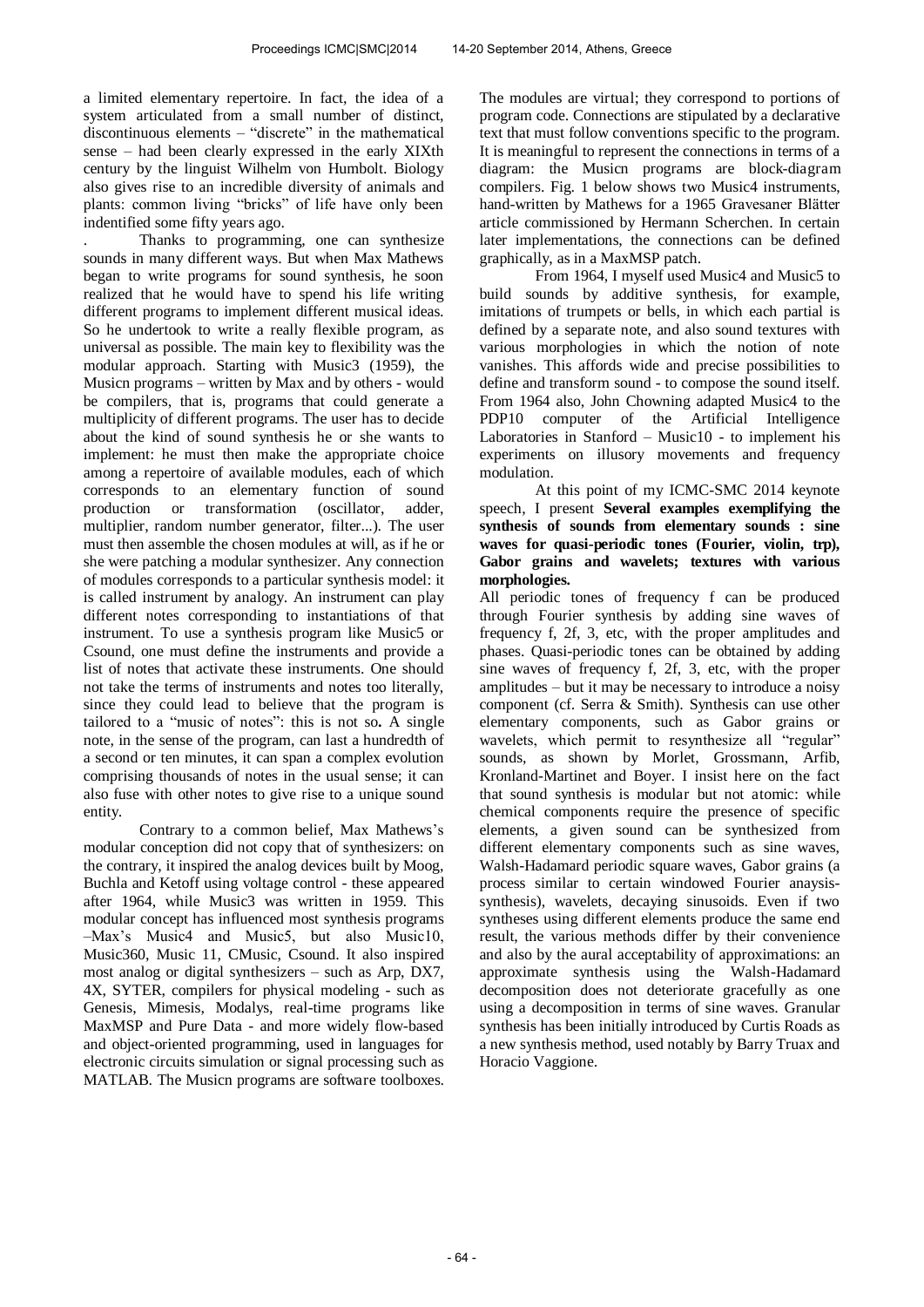

instruments.

### **3. UNITY, MULTIPLICITY**

The concept of unity versus multiplicity – monism versus dualism or plurality - had a lively history in antique Greek philosophy. In a few words, Heraclites insisted that the universe changes constantly. Parmenides of Elea reacted against this disturbing idea of an eternal flux by proposing the opposite notion of universal stasis: according to him, things are stable, permanent, of the same nature; change and diversity are illusory. Zeno negated motion through paradoxes such as Achilles and the tortoise – an aporia solved later by the infinitesimal calculus of Newton and Leibniz. Parmenides thus proposed a monist conception of what exists – the being which cannot be what our senses tell us. Empedocles found this proposal untenable: plurality cannot emerge from the singular. Hence he rejected monism and proposed that instead of one single substance, there are four primitive substances: earth, water, air, fire. Modern physics indeed distinguish four states of matter: solids, liquids, gases, and plasmas (ions present in fires and at high temperatures). Other related notions were added by Anaxagoras – mixing, unmixing – and by the atomists Leucippus and Democritus.

 Again, modern physics showed that these ideas were visionary. How do they relate to sound and music computing?

Stretching Parmenides' conception of permanence, one might relate it to the notion of timbral constancy or invariance. It is a common observation that a sound source can be reliably identified over a wide variety of circumstances. A trumpet or a singing voice are readily identified as such, regardless of pitch or dynamics, and they remain recognizable even when heard over a distortion-ridden pocket-sized transistor radio. Thus, the question arises as to the physical correlates of this constancy. Is there a physical invariant or a characteristic feature mediating a given timbre? The issue is important to understand how to evoke a given timbre

by synthesis: one must be able to describe it in terms of the physical structure of sound. Here the strategy of analysis by synthesis gives us a foolproof test. I thus showed that a relation between loudness and spectrum can evoke a brassy sound. **Example on synthesis of trumpet**. Max Mathews showed that a relation between pitch and spectrum was the cue to the very specific vibrato of bowed strings. **Example of electronic violon**  We could illustrate this by applying the relation typical of the brass to the spectra of Max Mathews' electronic violon, using Bob Moog's voltage-controlled bandpass filters: played with a bow, the violin then sounds brassy! **Examples of brassy electronic violon.** Thus timbral identity may depend upon spectral flux and interdependance of parameters.

 The question of simple versus multiple is crucial in sound synthesis: When several tones are heard together, will the ear interpret them as a single sonic entity or as several distinguishable sounds? This relates to our capacity for auditory scene analysis, as Al Bregman calls it. The answer is complex. The sense of hearing is well equipped to distinguish several simultaneous sounds, but certain configurations of simultaneous sounds favor their fusion: harmonicity – sounds will tend to fuse if their frequency ratios are harmonic, proportional to 1, 2, 3, ...; small spacing; last but not least, common fate. These features are ecologically justified: they help the listener unravel many sonic components to distinguish between several sources. Through analysis by synthesis, John Chowning has shown that simulataneous sound components can be heard as a unique sonic entity – by imposing them a common fate - or as a multiplicity of sounds - by controlling minute differences between their behaviour. He has thus given a brilliant explanation of out capacity to distinguish two tones in unison. This understanding allowed him to make distinct voices emerge from a sonic magma in his work Phone.

#### **Examples of fusion/segregation: Chowning /sopranobaritone/ Bell-Fluid**

 I have been inspired by the four elements of Empedocles: my work Elementa, realized at GRM in 1998 (50th anniversary of musique concrète) resorts to different sound morphologies to evoke Aqua, Focus, Aer, Terra.

**Examples from Aqua, Focus, Aer, Terra** 

# **4. THE OBJECTIVE WORLD, PERCEPTION, ILLUSIONS**

Early philosophers of the so-called Milesian school such as Thales were concerned mostly about the nature of the physical world – the physis. Their philosophy was scientific and materialistic: it replaced mythological religious beliefs about the origin of the world by rational explanations. Later, philosophers became concerned about the human realm in addition to cosmological matters.

 The teachings of Pythagoras claimed that numbers rule the world – the rules of musical harmony as well as the motion of stars. Pythagoras founded a religious group distinguishing between spirit and matter,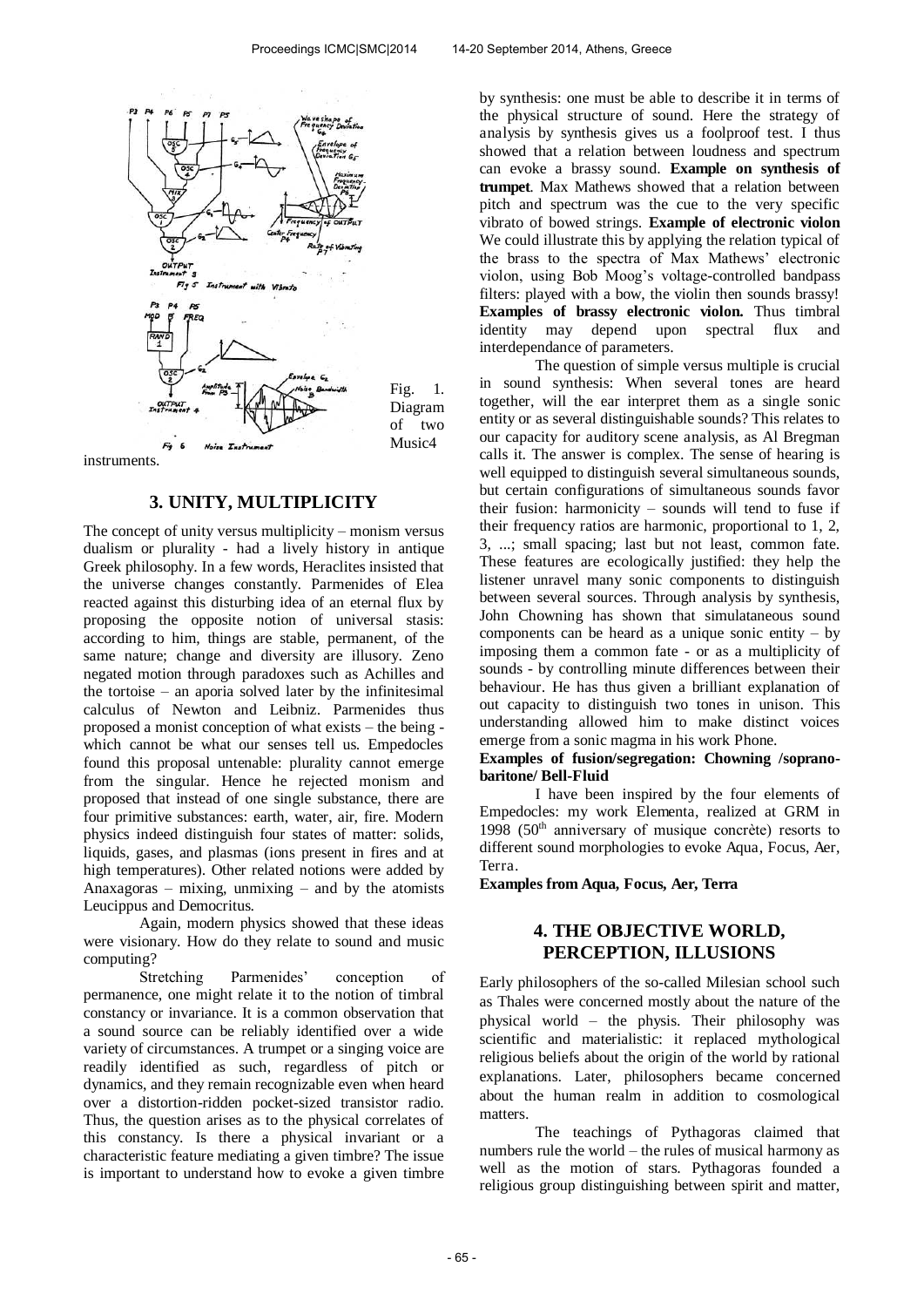harmony and discord – an early dualism, and he developed a genuine mystic of numbers, which was influential in encouraging the use of mathematics in Western science, according to Jean-Marie Souriau, a contemporary physicist specialist of general relativity and cosmology. Indeed, Galileo stated that the laws of nature use the language of mathematics. Leibniz was confident in physical predictability through calculation, long before Laplace's determinism. Leibniz wrote that music is the pleasure the human mind experiences from counting without being aware that it is counting. There is a continuing tradition of trust in the esthetic value of mathematical foundations, illustrated in different ways by Bela Bartok, Joseph Schillinger, George Gershwin, Henry Cowell, Milton Babbitt, Alain Danielou, Olivier Messiaen, Guerino Mazzola, Iannis Xenakis.

 In contradistinction, Aristoxenus of Tarentum, a disciple of Aristotle, argued that the justification of music is in the ear of the listener rather in a mathematical rationale. "Aristoxenous the musician" knew the mathematical prescriptions used in the elaborate musical theories of his time, but his experience led him to argue with Pythagoras and to agree with the relativism of Protagoras: he preached for the autonomy of the science of music. Sound computation echoes Pythagoras, but the exploration of sound synthesis stressed the importance of aural perception, thus supporting the view of Protagoras and Aristoxenus.

 Protagoras claimed that of all things the measure is man. This motto expresses a radical relativism, implying that truth, morality and beauty are relative to the human specificities: there are no external truths, eternal standards or absolute canons. This opens the door to individualism. It also stresses the specificity and the importance of human perception. Plato – followed later by Descartes - despised the errors of the sense: yet, in spite of his intellectualist point of view, our senses are our only windows to the world. As Purkinje wrote, sensory illusions are errors of the senses but truths of perception.

**Some examples of auditory illusions: illusory motions by Chowning and Doppler effect; my pitch and rhythm illusions: a sound that goes down in pitch when its frequencies are doubled; a beat that slows down when one doubles the sampling rate; a sound that goes up in pitch and speeds up but which ends lower and slower.** 

 Music is anchored in us. The musical phenomenon only takes place within certain ranges: our hearing limits its frequency span, but also its rhythmic span. Music no longer sounds as musical when one increases or decreases frequencies or speeds by a factor of 4. Echoing this relativisim, Max Mathews reminded that man's ear should remain the measure of all sounds: technology can produce an unlimited variety of sounds, but many of them are ugly, dangerous or inaudible.

# **5. CHAOS, FLUX**

Otto Rössler considers that the 'inventor" of chaos is the pre-socratic philosopher Anaxagoras. Around 1970, Rössler, a chemist self-proclaimed "specialist of nonspecialization", exhibited impressive examples of chaotic dynamics, in particular a remarkable strange attractor with a fractal structure. Anaxagoras had imagined primordial chaos as a homogenous mixture, a confused soup or milk containing all things. All things existed from the beginning, but they were undifferentiated and indistinguishable, as tiny pieces that had to be segregated. "Mind"or "spirit" (noös) could unmix the mixture, "separate the like from the unlike", thus making the simple emerge out of the complex. Nutrition is an example of the process of mixing/unmixing. Anaxagoras also appears to have been aware of self-similarity fractality - and eternal recurrence.

 Similar views exist in some cosmologies. At the end of the XIXth century, Poincaré justified the idea of eternal recurrence, evoked independently by Nietzsche. In the XXth century, self-organizing systems were evoked by Pierre Teilhard de Chardin and Ilya Prigogine: such systems produce "order from chaos". The idea of unmixing seems to be confirmed by recent theories of the big bang.

 Stravinsky viewed music as a construction instituting an order in things, specially betwen man and time. In the 1950s, information theory suggested that significant intelligible messages should have an information rate intermediary between order and disorder, periodicity and noise, predictability and unpredictability. Lejaren Hiller proposed to use computer programs to extract order from a "chaotic multitude of available possibilities". Xenakis composed "stochastic music": he sought a minimal structuration for music, initially for the macrostructure (composition), then, in Gendy3, for both macrostructure and microstructure – for syntax and vocabulary.

 Unmixing could be related to substractive synthesis. This method consists of submitting a spectrally rich wave to a specific type of filtering, thus arriving at the desired tone by eliminating unwanted elements rather than by assembling wanted ones. Subtractive synthesis is better adapted to certain types of sounds, specially voicelike sounds using predictive coding, and violin-like sounds using filters mimcking the resonances of the violin box, as demonstrated by Mathews and Kohut (1973).

 Anaxagoras' concept of unmixing is put to work in the powerful process of blind deconvolution, developed by Paris Smagardis and others: this process permits to separate two "voices" mixed together in a stereo recording (for example to get rid of the piano accompaniment in a stereo recording of a soprano lied recital).

 Chaotic phenomena have taken considerable importance in contemporary science: it imposes severe limits to predictability. Even simple dynamic systems may have chaotic behavior. Dynamic systems are characterized by their attractors, a kind of out-of-time multidimensional representation: chaotic systems have strange attractors with a fractal structure. The dialectic between order and chaos reminds of the debate between Parmenides and Heraclites. Creativity seems possible only at the frontier of order and chaos.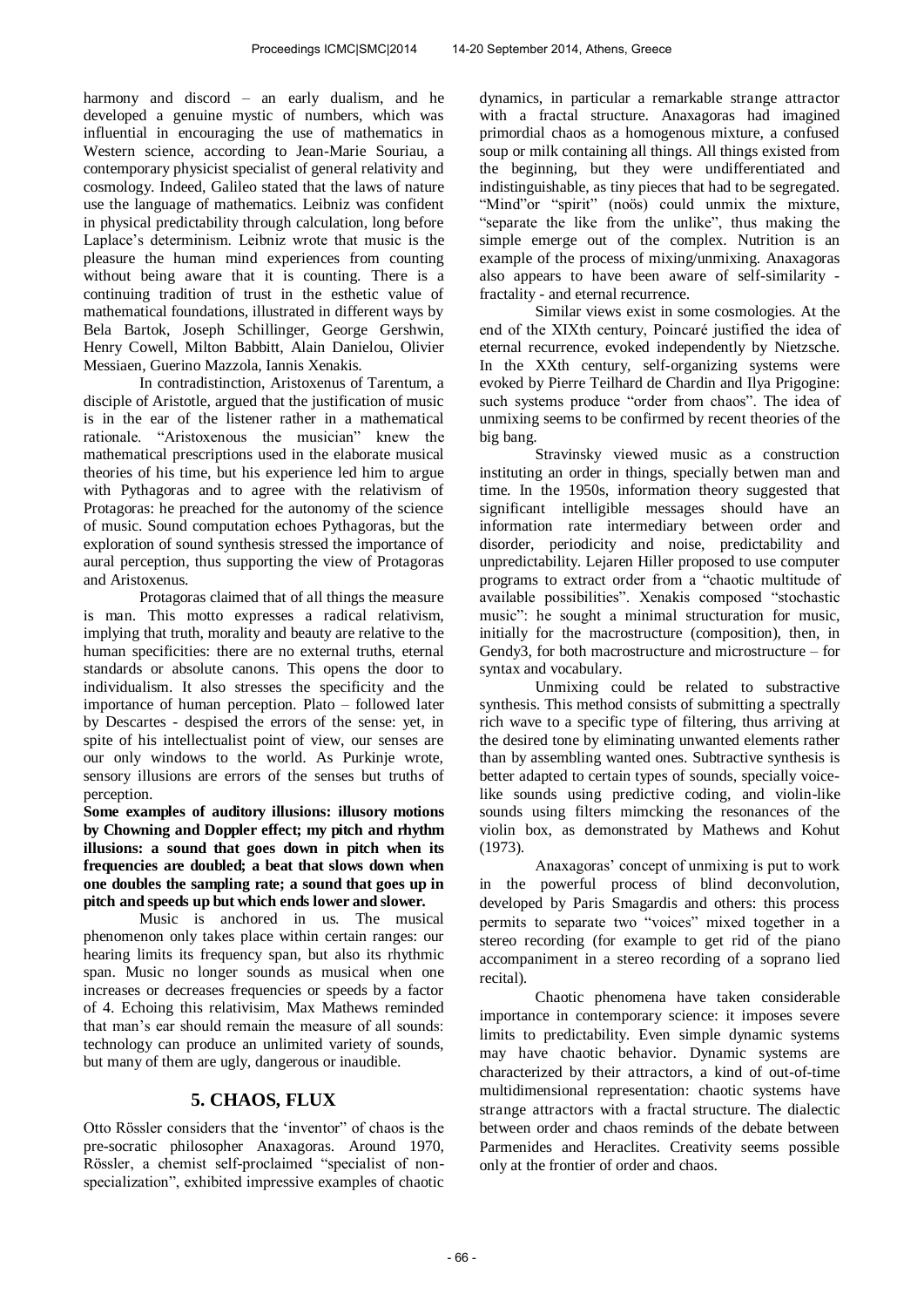The figures of chaos have often inspired music: Nicolas Darbon has written a treatise on the music of chaos. I have myself referred to chaos more or less litteraly or metaphorically in several works: Phases and Strange Attractors in 1988. Here is a brief passage en route to chaos at the end of my work Pentacle for harpsichord and computer (Elizabeth Chojnacka, harpsichord)

#### **En route to chaos (Pentacle)**

 As I mentioned earlier, Heraclitus of Ephesus insisted that the universe changes constantly. "It is impossible to step twice in the same river". The Japanese Ukiyo-e school of painting shows images of an impermanent floating world. Modern views agree that evolution is the dominant law for stars, for civilizations, and for living beings - Darwin's theory of evolution is no longer disputed. Hearing does not measure the physical parameters of the sound, but it is is finely tuned to the physical laws, since natural selection has favored the evolution of senses so as to help survival in a mechanical world buzzing, rustling and humming with acoustic sounds. This explains the interest of physical modelling for sound synthesis. Here is an early example of physical modelling, which makes kinematic sense.

#### **\*\*Bouncing ball\*\*Cadoz**

This strongly evokes a bouncing ball. It was produced around 1980 by Claude Cadoz at ACROE, Grenoble, by solving the Newton equation for motion. ACROE has developed modular software – Cordis-Anima-Genesis – which allows to connect massive points: a particle model.

### **6. PLATO, ARISTOTLE, NEW ATLANTIS**

Plato, an essential philosopher, argued that there exists a realm of transcendental forms, a world of Ideas. His "allegory of the cave" suggests that people unaware of this theory of forms only see shadows and mistake appearance for reality. Following Socrates, Plato wanted to lay foundations for ethics based on absolute knowledge, hence fighting the stands of Protagoras.

 Plato was concerned about music : he apparently did not trust art for ethics and social organization. According to him, poets are bad teachers forging fables, and painters merely copy the phenomena, the appearances, which are only degraded copies of reality. Thus Plato recommended to cover poets with flowers and to ban them from the Republic.

 Aristotle was intent on increasing scientific knowledge. Less of an idealist, he was favorable to experimentation – and to art. He considered that the process of artistic creation mimics the processes of nature – a fight of form against matter, but he distinguished between imitation – mimesis – and creation – poesis – (creation of boats or of tragedies as well). Aristotle was intent on developing science; his view was that the universe was governed by purpose. In that sense, as Heraclites, he was a precursor of Darwin, even though natural selection is not really teleological – but it works as though it were.

 Plato evoked a mythical continent, New Atlantis – perhaps a reminiscence of the destruction of the Minoan civilization, more than ten centuries B.C., by huge volcanic eruptions which caused considerable damage between the island of Santorin and Crete. This evocation inspired Sir Francis Bacon, Lord Chancellor of England, who described in his book The New Atlantis (1624) the utopia of a continent where scientific progress would strongly influence the daily life of the community. Here is a striking passage describing experiments on sound:

 We have also sound-houses, where we demonstrate and practice all sounds, and their generation. We have harmonies which you have not, of quarter-sounds, and lesser slides of sound. Divers instruments of music likewise to you unknown, some sweeter than any you have: together with bells and rings that are dainty and sweet. We represent small sounds as great and deep: likewise great sounds extenuate and sharp: we make diverse tremblings and warblings of sounds, which in their original are entire. We represent and imitate all articulate sounds and letters, and the voices and notes of beasts and birds. We have certain helps which set to the ear do further the hearing greatly. We have also divers strange and artificial echoes, reflecting the voice many times, and as it were tossing it: and some that give back the voice louder than it came: some shriller, some deeper ; yea, some rendering the voice differing in the letters or articulate sound from what they receive. We have also means to convey sounds in trunks and pipes, in strange lines and distances.

 I was impressed by this text, which seems an amazing prophecy of the recent possibilities of digital sound synthesis and processing. The visionary imagination of Bacon had been set in motion by the suggestion of the devices invented in his time, specially the development of the automated organ and other music machines. Similarly Edgar Varèse called for new musical materials from electricity after he heard from Feruccio Busoni about Thaddeus Cahill's Dynamophone. I had an occasion to design an evening of music around Bacon's New Atlantis. From the book, I excerpted a script guiding the listener throughout a kind of journey to the new continent imagined by Bacon. The actual purpose was to explore the new sonic continent of digital music - indeed a different realm: digital sounds can be pure constructions, they are not necessarily the trace of visible objects, they can be virtual, unreal, even paradoxical. Programming the synthesis of sounds permits to play with perception, to probe our innermost hearing mechanisms so as to give the appearance of presence and identity to illusory and immaterial sound objects escaping mechanical constraints. Sound processing also helps us to metamorphose natural sounds into hybrids that retain certain features of a given sound and other features of another one – sonic chimeras. The idea of the evening was to show that the computer does not have to make our sound world duller or smaller: on the contrary, digital sound should be used to expand the sonic world, as Varèse longued to do, to take advantage of our perceptual features, to explore new territories, and to invoke powers of the inner self. The strange sounds evoked by Bacon were demonstrated, and the music presented was chosen with the hope that it would convince the listener that the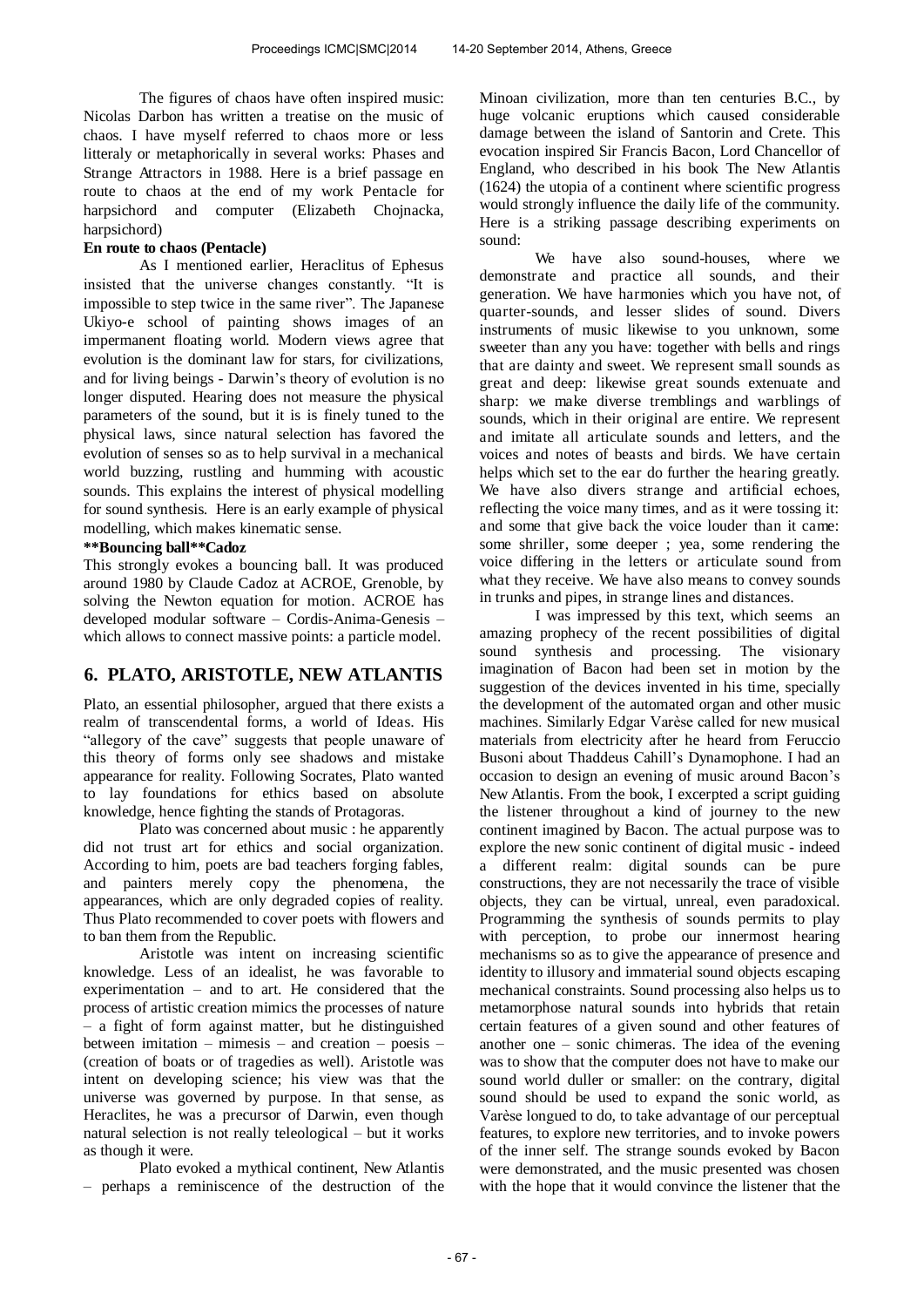computer can also foster imagination, dream and fantasy. The prophetic text of Bacon, read by actors, was illustrated by significant milestones of the continuing exploration of the digital domain, notably by John Chowning and myself (simulations and metamorphosis of acoustic instruments or the human voice, paradoxical sounds which go up and down, which speed up and slow down at the same time, illusions of sound movements in space). Besides my own pieces Sud, for computersynthesized sounds, and *Dérives*, for chorus and computer-synthesized sounds, one could hear John Chowning's *Phoné* and Michel Redolfi's Immersion (Redolfi pioneered underwater concerts)/.New Atlantis was presented in 1988 in the Giacometti Yard of the Fondation Maeght in Saint-Paul-de-Vence, with the essential contribution of Bruno Meyssat, a refined and musical sculptor of light.

# **7. CONCLUSIONS**

 I feel uneasy to have ventured on philosophical grounds. I refer to the a monumental treatise about concepts at work in western music, « Mathesis and subjectivity », written by the outstanding French composer and philosopher Hugues Dufourt. John Chowning and I can testify that since 1974 Dufourt has commented important issues of musical informatics with a deep and encouraging understanding. Dufourt suggests that contemporary music highlights what was rejected in the Greek world : it rather captures the evanescent, the ephemeral, the ambivalent, the Erebus, it favors the endless metamorphosis of qualities and forms ; as Nietzsche proclaimed, western music tends toward the liberation of the dyonisiac dimension and the acceptance of the inacceptable part of myths.

 I wish to mention a philosophical question implicit in the preoccupations of the antique Greek philosophers, a question was asked by the Gestalt psychologist Kurt Koffka in 1935. « Does the world appear the way it does because the world is the way it is, or because we are the way we are ? » To this question, Roger Shepard gave in 1981 the following anwer: « The world appears the way it does because we are the way we are » (we do not see infra-red or ultra-violet, we do not hear infra-sound or infra-sound, we do not have the sharp sense of smell of dogs) « but we are the way we are because we have evolved in a world that is the way it is. ». Shepard commented that evolution has caused living beings to internalize certain physical laws since it favored survival. Such a statement is fully supported by the understanding of hearing gained by the exploration of digital sound synthesis and processing. This understanding can be helpful to explore new sonic territories : but sensory validity is not a sufficient criterium of esthetic success – faithfulness to external models, to mathematics or formalism is not either.

 The speculative visions of antique Greek philosophers about chaos, atoms, elements, flux, have found amazing confirmations in modern science, as though their brains were tuned to the physical world. Recently the mathematician Alain Connes and the neurologist Jean-Pierre Changeux argued: were mathematics discovered or invented ? Connes believes that mathematical objects exist independently of man, while Changeux believes they are constructions of the human brain. To some extent the human brain is the way it is because it has evolved in a world that is the way it is. This suggests that one should not seek refuge in either formalism or empiricism, mathematical or perceptual justifications : raone should rather endeavour to reconcile them in unpredictable ways. Creation must assume the uncertainty of wandering in unmapped territories : computing sound and music is still an Odyssey.

# **8. REFERENCES**

Arfib, D, "Analysis, transformation, and resynthesis of musical sounds with the help of a time-frequency representation", in De Poli and al., The representation of musical signals, 1991,pp. 87-118.

Assayag, G, Feichtinger, H.G. and Rodrigues, J.F. (eds.), Mathematics and Music: A Diderot Mathematical Forum. Springer-Verlag, 1997.

Bacon, F, The New Atlantis, published in Latin in 1624. First English edition 1627. Reprint: The Harvard Classics, 1909-1914.

Bacry, A, Grossman, A and Zak, J, " Proof of the completeness of lattice states in the kqrepresentation", in Physical Review, B12, 1118, 1975.

Bastiaans, M.J., "Gabor's expansion of a signal into Gaussian elementary signals", in Proceedings of the IEEE, 68, 1980, pp. 538-539.

Bregman, A.S., Auditory scene analysis - the perceptual organization of sound. Cambridge, Mass: M.I.T. Press, 1990.

Cadoz, C, Luciani, A and Florens, J.L. "J CORDIS-ANIMA: a modeling and simulation system for sound and image synthesis - the general formalism", Computer Music Journal, vol. 17, no. 1, pp.19-29, 1993.

Changeux, J.P. and Connes, A, *Matière à pensée*. Odile Jacob, Paris, 1989. English translation : Conversations on Mind, Matter, and Mathematics, Princeton University Press, 1995.

Chowning, J.M., "The simulation of moving sound sources", Journal of the Audio Engineering Society, vol.19, Is. 2-6, 1971.

Chowning,J.M., "The synthesis of complex audio spectra by means of frequency modulation", Journal of the Audio Engineering Society, vol. 21, pp. 526- 534, 1973.

Chowning, J.M., "Frequency Modulation Synthesis of the singing voice", in Mathews M.V. and Pierce,J.R., (eds.), Current Directions in Computer Music Research, 1989, pp. 57-63.

Darbon, N, Les musiques du chaos. L'Harmattan, 2006.